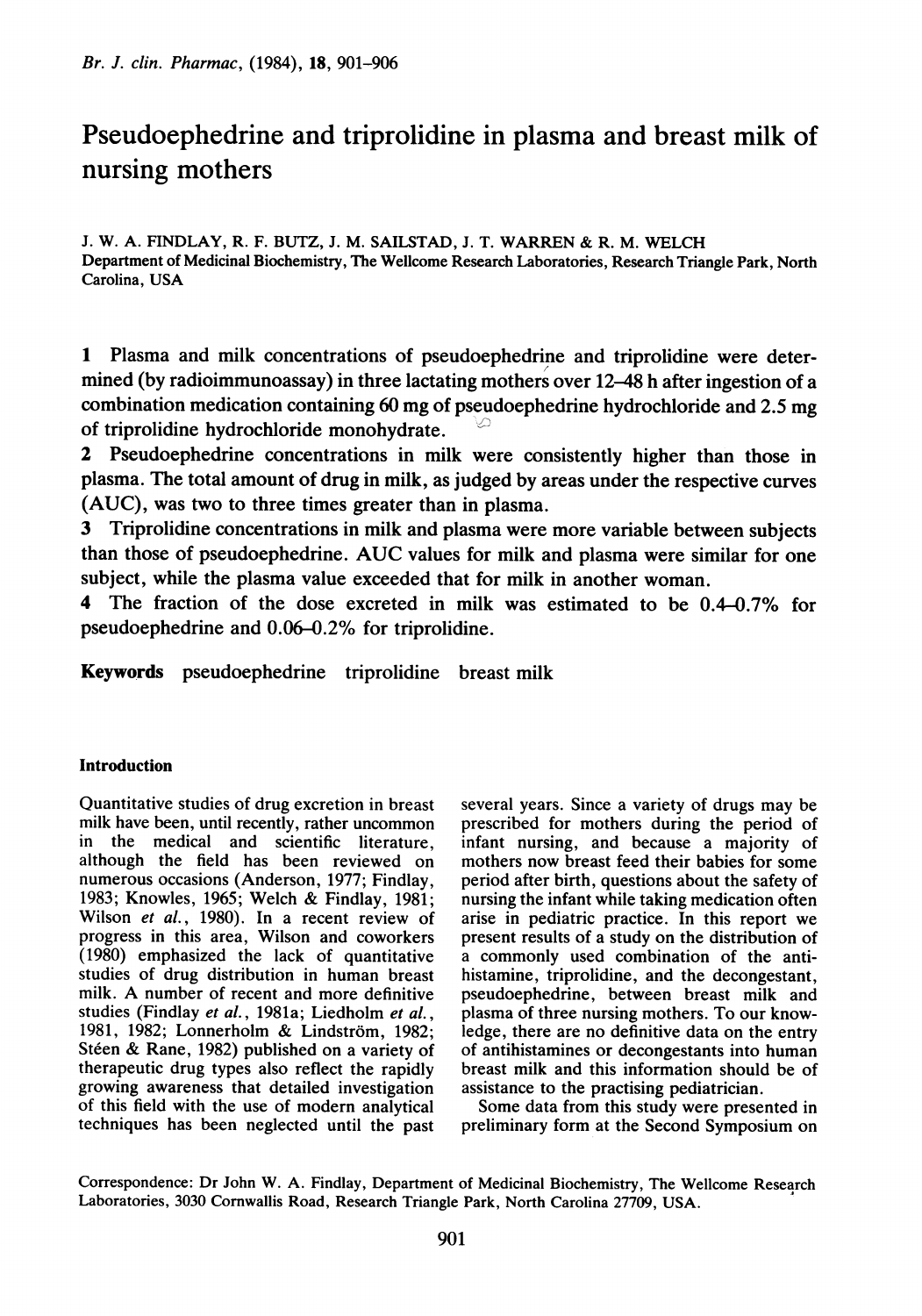Drug Disposition in Man, Sarosota, Florida, November 1981 (Findlay, 1983).

# Methods

## Clinical

Subjects All three subjects were healthy white females who were nursing healthy infants. Subject <sup>1</sup> was <sup>a</sup> 30 year old woman (weight, 50.8 kg) in the 14th week of infant nursing, subject 2 was a 32 year old (weight, 64.9 kg) who had been nursing for 18 months and subject 3 was a 27 year old (weight, 58.6 kg) who had been breast feeding her infant for 14 weeks. All subjects gave informed consent to participate in the study.

Procedures Each subject fasted for approximately 10 h prior to the start of the study and food was withheld for <sup>1</sup> h after drug ingestion, at which time a light breakfast was eaten. Thereafter, normal meal routines were resumed. These mothers had not taken any medications during several days preceding the study. A tablet of an antihistamine-decongestant combination product (Actifed®, Burroughs Wellcome Co., Research Triangle Park) containing 2.5 mg triprolidine hydrochloride and 60 mg pseudoephedrine hydrochloride was taken by mouth, followed by 200 ml of water. With the exceptions noted below, blood and breast milk samples were collected from these subjects as follows: blood samples (7 ml) were collected into evacuated glass tubes (Vacutainer®, Becton Dickinson and Co., Rutherford, New Jersey, USA) containing ethylenediaminetetraacetic acid disodium salt (EDTA) prior to drug administration and at approximately 0.5, 1, 2, 4, 6, 12 and 24 h after dosing. Subject 3 provided a 7.5 h rather than a 12 h sample and did not provide a 24 h sample. Subject <sup>1</sup> provided blood samples only at 1, 3 and 12 h after drug administration. Plasma was separated by centrifugation at 4<sup>o</sup>C and stored at  $-20^{\circ}$ C until analysed for drug content. Milk samples were provided by subjects 2 and 3 at approximately 0.5, 1, 2, 4, 6, 12 (or 7.5 for no. 3) and 24 h after dosing, while subject <sup>1</sup> collected milk at approximately 0.5, 1, 1.5, 2, 3, 4, 7, 12, 14, 24, 36 and 48 h after drug ingestion. In each case, samples of breast milk were obtained prior to drug administration (blank breast milk). Breast milk samples (5-10 ml) were collected by manual expression and, for subjects <sup>1</sup> and 2, were mixtures of roughly equal volumes from each breast. In the case of subject 3, samples from each breast were analyzed separately. Milk samples were stored frozen  $(-20^{\circ}C)$  until analyzed. All sample time points shown in Figure <sup>1</sup> represent actual rather than scheduled collection times.

# Drug analytical procedures

Details of both pseudoephedrine (Findlay et al., 1981b) and triprolidine (Findlay et al., 1984) radioimmunoassay (RIA) procedures have been published elsewhere. Thus, only procedures for extraction of drugs from milk will be described. All assay points were run in duplicate.

Triprolidine analysis in milk Milk (0.2 ml) was treated with  $0.5 \text{ M Na}_2\text{PO}_4$  (pH 7.5, 0.2 ml) and extracted twice with benzene (4 ml) by mechanical shaking for 10 min in an extraction tube. After centrifugation the combined benzene layers were extracted similarly with 0.05 N HCl (1 ml). The aqueous layer was separated by centrifugation, treated with  $0.5$  M Na<sub>2</sub>PO<sub>4</sub> (pH 7.5, 0.4 ml) and extracted again with benzene (4 ml) as described above. The final benzene layer obtained after centrifugation was evaporated to dryness under a stream of dry nitrogen and the residue was dissolved in ethanol (50  $\mu$ l) and then diluted in RIA assay buffer (0.95 ml). Aliquots (200  $\mu$ l) of each reconstituted extract were taken for RIA as described previously (Findlay et al., 1984). Blank breast milk samples to which triprolidine hydrochloride had been added were processed along with the unknown samples to provide internal standards and controls.

Pseudoephedrine analysis in milk Milk (1 ml) was placed in a 15 ml screw cap culture tube and basified by addition of  $2 \text{ N}$  sodium hydroxide (0.5 ml) in saturated sodium sulphate. This mixture was extracted twice with cyclopentane: diethyl ether (1:1, 7 ml) by mechanically shaking for 15 min. After centrifugation, the lower (aqueous) layer was frozen in a dry ice-acetone bath, and the organic solvent layer was decanted. The combined solvent extracts were treated with 0.05 N hydrochloric acid and shaken as above for 15 min. The solvent layers were separated by centrifugation and the aqueous acid layer was frozen as above. The organic layer was decanted and the aqueous acid layer containing the extracted pseudoephedrine was thawed and analysed by RIA as described previously (Findlay et al., 1981b). The standard solutions for the RIA were prepared by extraction of a 1000 ng/ml solution of pseudoephedrine in blank human breast milk prepared by adding a solution of pseudoephedrine hydrochloride to milk. This internal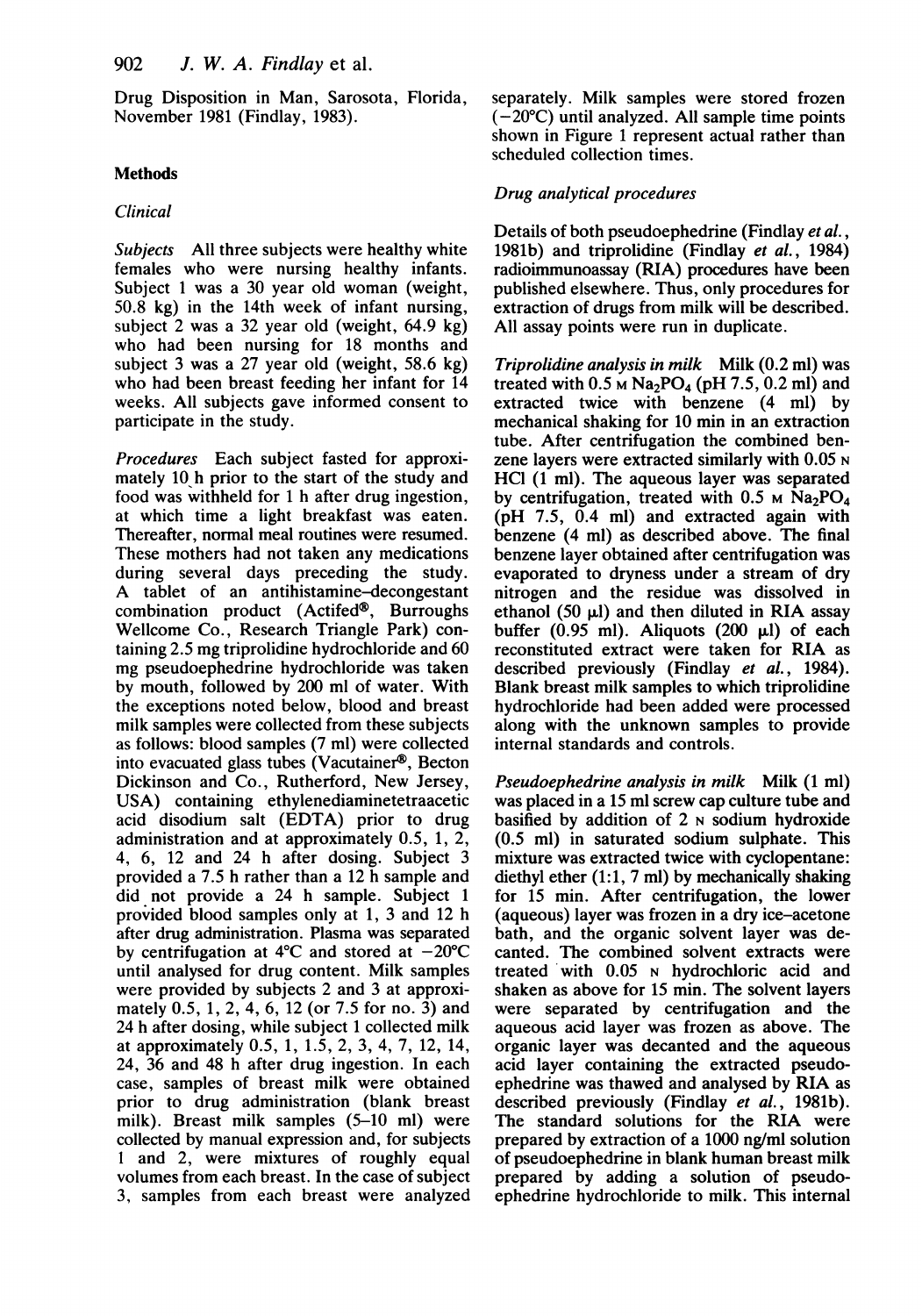standardization corrected for losses in recovery, and was substantiated by separate extraction of three independently prepared milk control solutions at concentrations of 1000, 500 and 250 ng/ml pseudoephedrine (base equivalent).

#### Pharmacokinetic calculations

Areas under the concentration-time curves for plasma and breast milk were determined by the trapezoidal rule. Drug half-lives  $(t_{1/2})$  in plasma and breast milk were determined from the equation  $t_{1/2} = 0.693/\beta$ , where  $\beta$  is the terminal disposition phase rate constant which was calculated by least squares linear regression of the post-absorption portion of the respective concentration-time curves. Average drug concentration (C) in milk over a given period of time  $(t)$  was calculated from

$$
C = \frac{\text{AUC}_o^t}{t}
$$

Calculations of amounts of drugs excreted in milk assumed a generous estimate of 1000 ml of milk secreted per 24 h period.

## Results

Pseudoephedrine was detectable in all of the samples collected, with the exception of the 48 h milk sample collected from subject 1. The plasma and milk pseudoephedrine concentration-time profiles for all three subjects are presented in Figure 1. Milk concentrations were consistently higher than plasma concentrations. The drug entered milk readily, reaching maximum concentrations at 1 or 1.5 h in all cases. Data shown for subjects <sup>1</sup> and 2 are for pooled milk samples from both breasts, but subject 3 provided separate milk samples from right and left breasts and these individual data for this mother are shown in Figure 1. No difference in pseudoephedrine milk concentration-time profile was seen between the two breasts.

Some pharmacokinetic parameters for these subjects are shown in Table 1. The type of data derived from each subject differs somewhat, since the frequency and extent of plasma and milk sampling varied slightly between subjects. Thus, insufficient plasma samples were obtained from subject <sup>1</sup> to allow definition of the area under the concentration-time curve (AUC) for plasma. In this case milk:plasma concentration ratios at 1, 3 and 12 h  $(2.6-3.9)$  after drug administration showed the same trend in favour of higher pseudoephedrine milk concentrations that the AUC ratios for subjects <sup>2</sup> and <sup>3</sup> exhibited (2.2-2.8). In subjects 2 and 3 enough plasma concentration data were obtained to allow calculation of the  $t_{1/2}$  in milk and plasma. The  $t_{1/2}$  in both fluids agreed well for both subjects, with a range of 4.2-7 h. The average pseudoephedrine concentration in plasma over <sup>12</sup> or <sup>24</sup> <sup>h</sup> periods was calculated from the AUC values, and, assuming a generous milk secretion of 500 ml/12 h, the amount of pseudoephedrine excreted was calculated to be 0.25-0.33 mg of base equivalent or 0.5-0.7% of the dose ingested by the mothers.



**Figure 1** Concentration-time profiles for pseudoephedrine in plasma  $(\blacksquare)$  and milk  $(\square)$  of nursing mothers. Subject  $3 \Box$  right milk,  $\triangle$  left milk.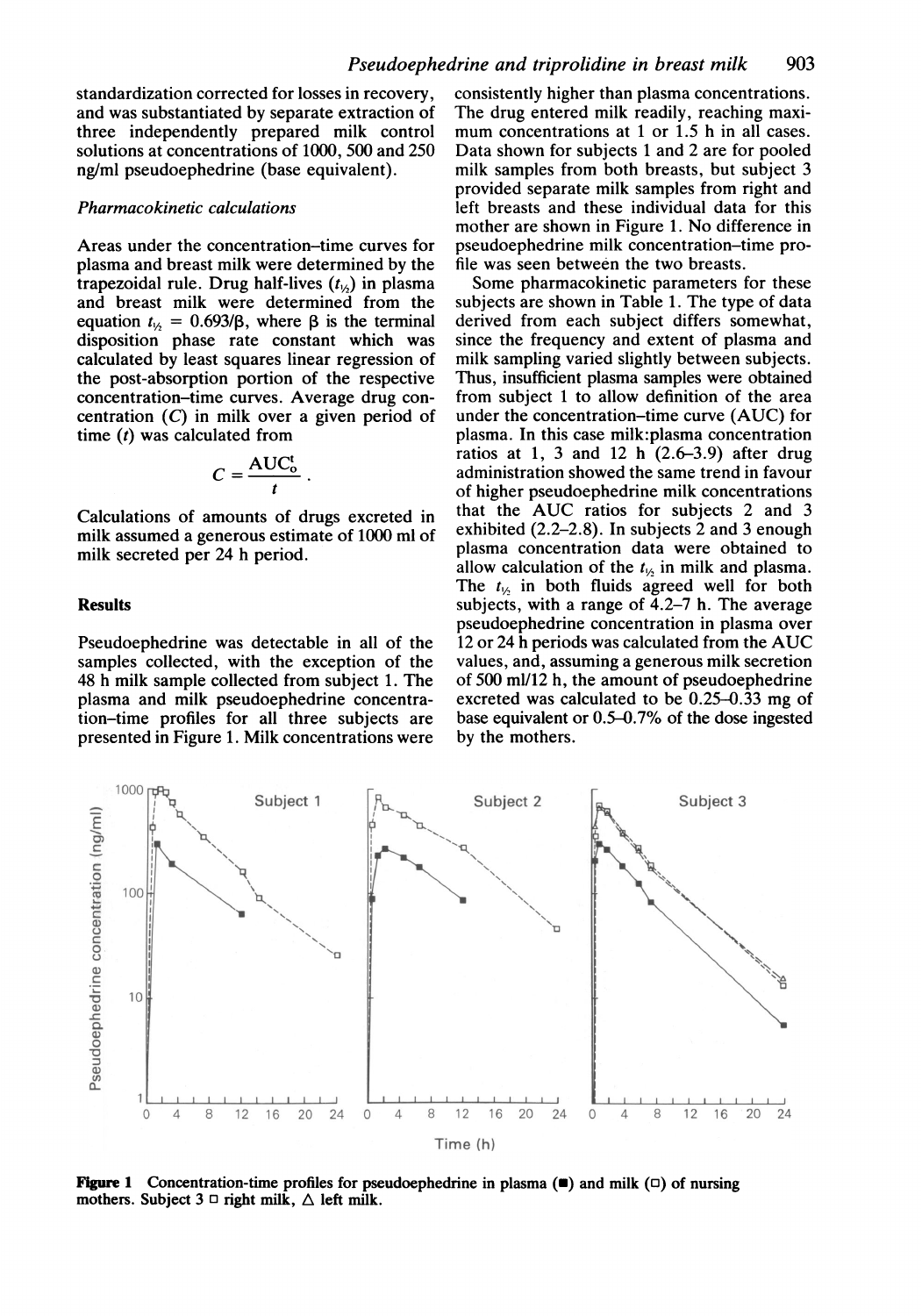|                | Milk: Plasma<br>concentration ratio at<br>time $(h)$ |     |     | Plasma                       |           |           |                    |           |           |
|----------------|------------------------------------------------------|-----|-----|------------------------------|-----------|-----------|--------------------|-----------|-----------|
| Subject        |                                                      |     | 12  | $t_{\prime\prime\prime}$ (h) | $AUCo12*$ | $AUCo24*$ | $t_{\nu}$ (h)      | $AUCo12*$ | $AUCo24*$ |
|                | 3.3                                                  | 3.9 | 2.6 |                              |           |           | 4.2                |           | 6451      |
| $\overline{2}$ |                                                      |     |     | 5.9                          | 2153      |           | 7.0<br>$(5.6)$ ††† | 5972      | 7906      |
| 3              |                                                      |     |     | 3.9                          |           | 2143      | 4.1                |           | 4673      |

Table 1 Pharmacokinetic parameters for pseudoephedrine

\* ng m $l^{-1}$  h

\*\* Average concentration in milk over time  $t = AUC_t^t$ .

t Assuming 500 ml of milk secreted in 12 h, 1000 ml milk secreted in 24 h.

tt After a single dose.

| Table 2 Pharmacokinetic parameters for triprolidine |  |  |
|-----------------------------------------------------|--|--|
|                                                     |  |  |

|              | Milk: Plasma<br>concentration ratio at<br>time $(h)$ |     |     | Plasma          |           |           | Milk                                        |           |           |
|--------------|------------------------------------------------------|-----|-----|-----------------|-----------|-----------|---------------------------------------------|-----------|-----------|
| Subject      |                                                      |     | 12  | $t_{\nu_2}$ (h) | $AUCo12*$ | $AUCo24*$ | $t_{\kappa}$ (h)                            | $AUCo12*$ | $AUC024*$ |
|              | 0.5                                                  | 1.2 | 0.7 |                 |           |           | 2.8                                         |           | 37.2      |
| $\mathbf{2}$ |                                                      |     |     | 4.8             | 115.2     |           | 11.9<br>$(18.7)$ $\uparrow\uparrow\uparrow$ | 64.9      | 106.6     |
| 3            |                                                      |     |     | 5.8             |           | 58.3      | 9.5                                         |           | 29.0      |

 $*$  ng ml<sup>-1</sup> h

\*\* Average concentration in milk over time  $t = AUC_{d}^{t}t$ .

t Assuming 500 ml of milk secreted in 12 h, 1000 ml milk secreted in 24 h.

tt After a single dose.

Data on triprolidine in the plasma and breast milk of the three subjects are shown in Figure 2 and pharmacokinetic parameters for this drug are given in Table 2. In contrast to the case of pseudoephedrine (cf. Figure 1) triprolidine concentrations in breast milk and plasma were similar, and, as for pseudoephedrine, no difference in drug concentrations in milk from left or right breast of subject 3 was noted. Some basic pharmacokinetic parameters for triprolidine in these mothers are given in Table 2. For subject <sup>1</sup> milk:plasma concentration ratios at 1, 3 and 12 h after drug administration ranged from 0.5- 1.2, indicating no concentration of triprolidine in breast milk. This was confirmed by the more reliable comparison of milk:plasma AUC ratios in subjects 2 and 3, which gave values of 0.56 and 0.50, respectively. Calculation of the 24 h milk excretion of triprolidine, as described for pseudoephedrine, led to values of 0.001-0.004 mg of base equivalent, representing 0.06-0.2% of the dose ingested by the mother. In contrast to the pseudoephedrine case, the  $t_{1/2}$  of triprolidine appeared to be somewhat longer in breast milk than in plasma.

## **Discussion**

There is a clear-cut difference in the relative extent of entry of these two drugs into breast milk. Although both drugs are weak bases, there are differences in physicochemical properties between the two. Thus, pseudoephedrine has <sup>a</sup> pKa value of 9.22 (Benezra & McRae, 1979) while triprolidine has values of 3.6 and 9.3 (Benezra & Yang, 1979). Since the lower ionization constant for triprolidine would be expected to have little effect on the overall extent of drug ionization in the pH ranges of milk and plasma (6-7.4), the ionization characteristics at these pH values should be similar for both drugs. The octanol/water partition coefficients for triprolidine (Benezra & Yang, 1979) (7.0 at pH 7.4) and pseudoephedrine (Benezra & McRae, 1979) (0.049 at pH 6.0) suggest that the more lipophilic drug, triprolidine, might be expected to penetrate more readily into breast milk than pseudoephrine. Since this is clearly not the case, some factor other than those mentioned above must be involved. One such parameter which has not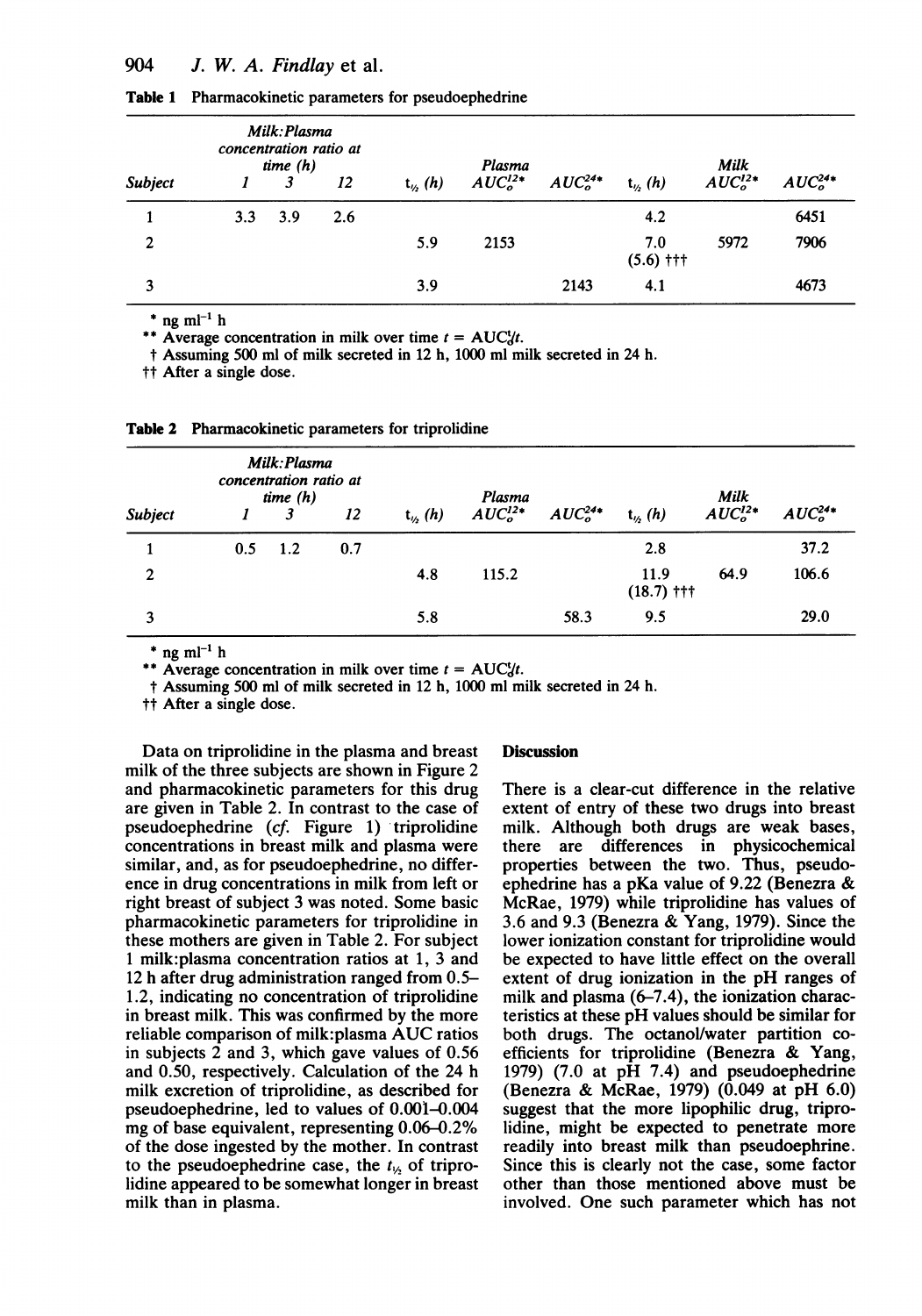| Milk: Plasma<br>AUC ratio | $Average**$<br>concentration<br>in milk $(ng/ml)$<br>$0-12 h$ $0-24 h$ |            | Drug excreted<br>in milk $(mg)$ t<br>12h<br>24h |                | % Dose excreted<br>in milk††<br>12h<br>24 h |            |
|---------------------------|------------------------------------------------------------------------|------------|-------------------------------------------------|----------------|---------------------------------------------|------------|
| $2.77\Delta$              | 498                                                                    | 269<br>329 | 0.249                                           | 0.269<br>0.329 | 0.5                                         | 0.6<br>0.7 |
| $2.18\Delta\Delta$        |                                                                        | 195        |                                                 | 0.195          |                                             | 0.4        |

t T Calculation including 24 h data point.<br>
Δ AUC<sup>12</sup> ratio.<br>
ΔΔ AUC<sup>24</sup> ratio.

| Milk: Plasma<br>AUC ratio | $0 - 12h$ | Average**<br>concentration<br>in milk $(ng/ml)$<br>$0 - 24h$ | Drug excreted<br>in milk $(mg)$ t<br>12h<br>24 h |       | % Dose excreted<br>in milktt<br>12h<br>24h |      |
|---------------------------|-----------|--------------------------------------------------------------|--------------------------------------------------|-------|--------------------------------------------|------|
|                           |           | 1.6                                                          |                                                  | 0.002 |                                            | 0.1  |
| $0.56\Delta$              | 5.4       | 4.4                                                          | 0.003                                            | 0.004 | 0.1                                        | 0.2  |
| $0.50\Delta\Delta$        |           | 1.2                                                          |                                                  | 0.001 |                                            | 0.06 |

††† Calculation including 24 h data point.<br>Δ AUC<sup>12</sup> ratio.

 $\Delta\Delta$  AUC<sup>24</sup> ratio.



Figure 2 Concentration-time profiles for triprolidine in plasma  $(\bullet)$  and milk  $(\circ)$  of nursing mothers. Subject  $3 \circ$  right milk,  $\triangle$  left milk.